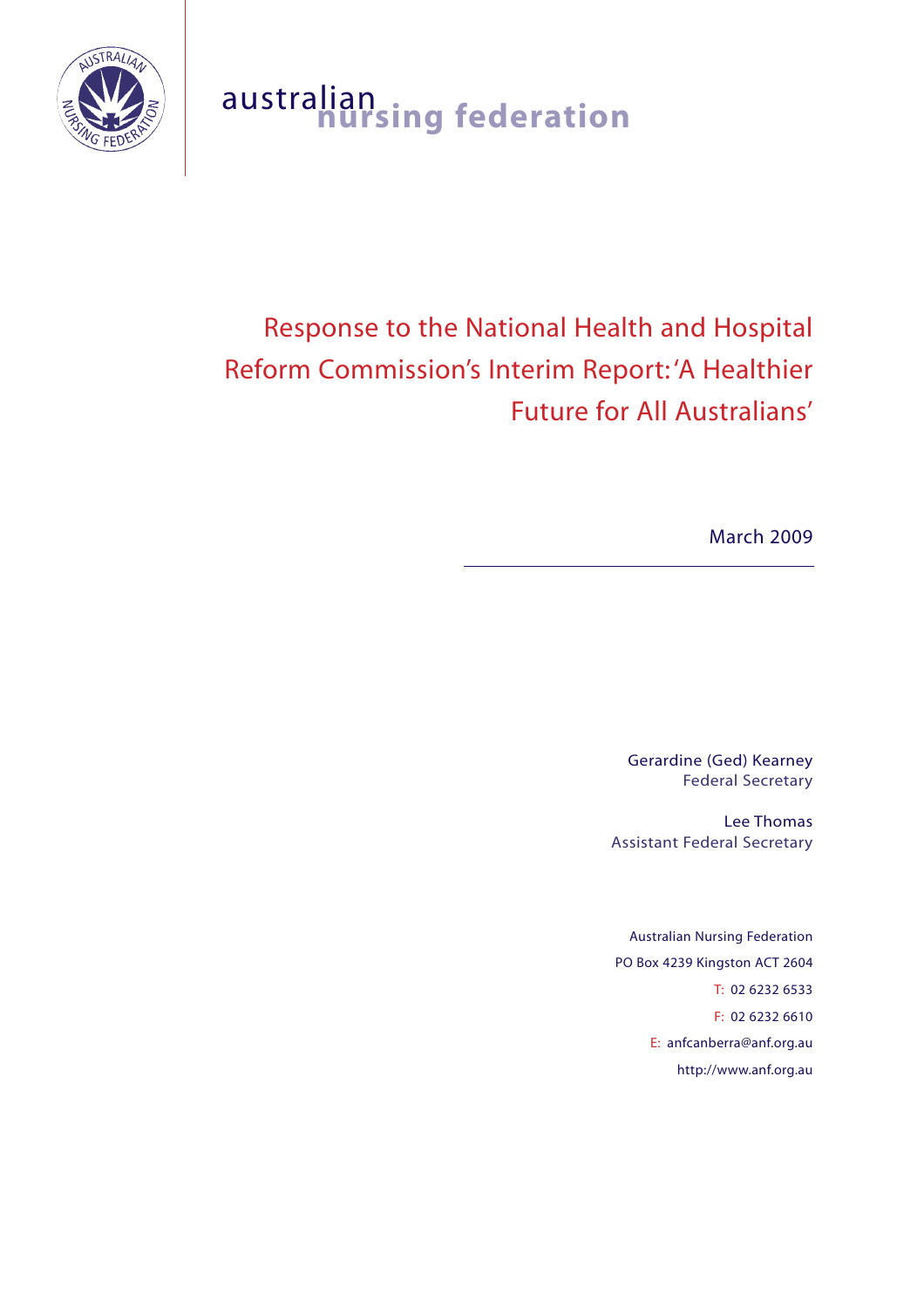# Introduction

The ANF welcomes the National Health and Hospitals (NHHRC) Interim Report and the opportunity to respond to the reform directions it outlines.

The ANF will address five specific priorities in relation to the report for the sake of brevity: workforce, aged care, primary health care, governance and funding. Other brief comments are made in relation to Indigenous health, mental health, and oral health.

# **Workforce**

A healthier future for all Australians requires investment in the nursing workforce and reshaping of funding allocation mechanisms and service delivery models so nurses are able to work to the full scope of their practice in all settings.

Therefore the proposal to limit MBS/PBS access to nurse practitioners (NPs) in rural and remote areas or where doctors are scarce (even initially) is not supported. NPs already work in a range of settings and their effectiveness is being constrained by this limitation.

ANF opposes the use of restricted formularies for NPs and other authorised nurses and midwives. This is an inflexible mechanism that does not allow responsiveness to changing health care needs and an evolving workforce. A more flexible and effective approach would be for prescribing to occur on the basis of health professional competency and scope of practice – just as prescribing currently occurs for medical practitioners and nurse practitioners in some States.

To better meet the needs of the community, Medicare rebates and PBS subsidies should be expanded to include appropriately qualified nurses and midwives for practice in all settings inclusive of all geographical areas and socioeconomic status population groups.

While ANF supports competency based training in the VET sector, its application in the tertiary sector should be used with caution. The unique body of knowledge, tradition of critical inquiry and philosophical integrity of each of the health care disciplines must be preserved. While the identification of core competencies for all health professionals is useful in developing curricula for interdisciplinary education, education of health professionals must recognise the higher order thinking, judgement, reflection and use of intuition which characterises professional practice that cannot be acquired through task-based learning. Aggregating a set of competencies does not a professional make!

Additional resources for clinical placements and clinical training infrastructure is welcome.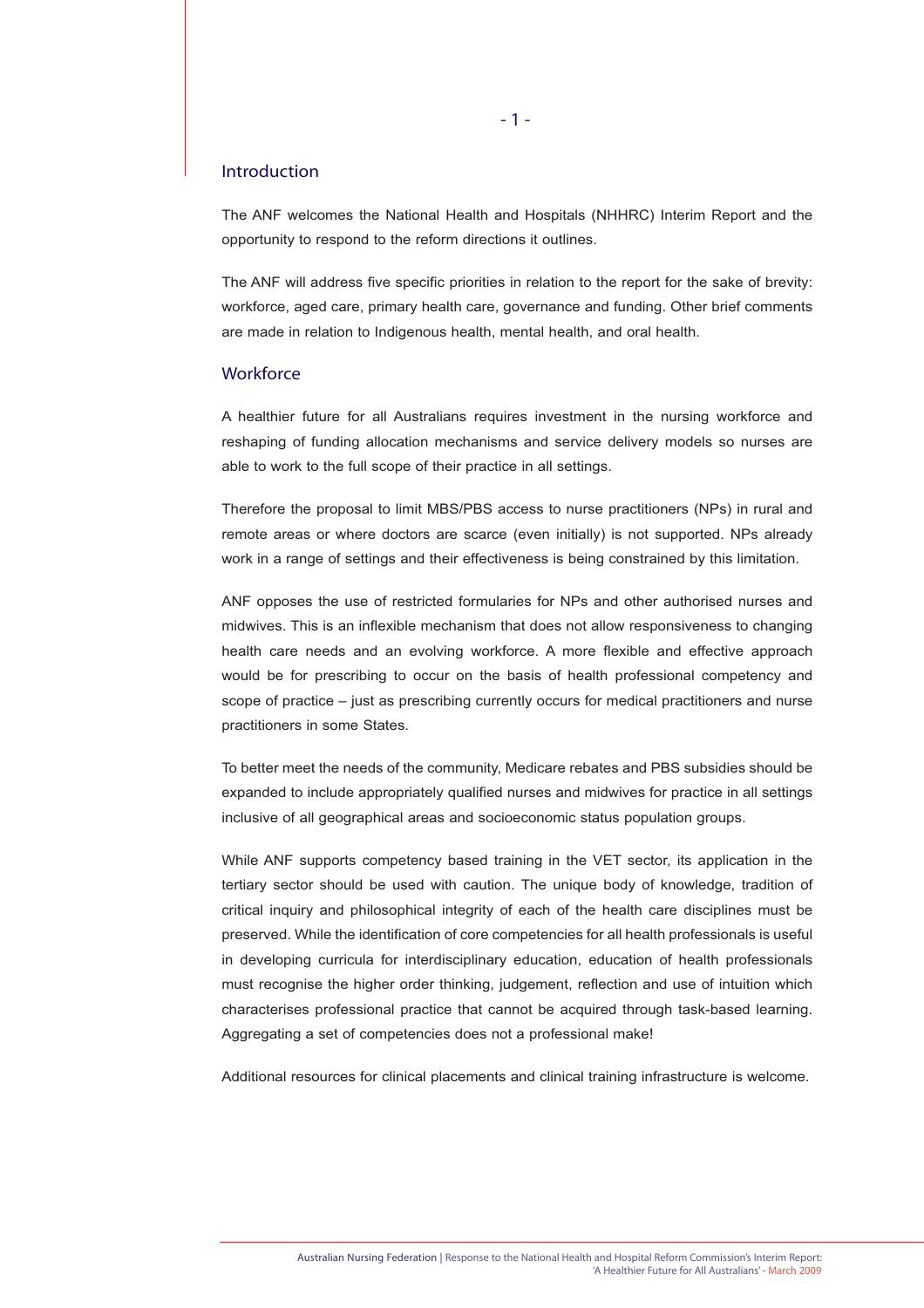ANF has concerns regarding the proposed federal agency for clinical training (National Clinical Education and Training Agency) in terms of its interface with workforce planning and potential for duplicating or replacing effective jurisdictional schemes (e.g. partnerships with education providers, centralised booking systems) to organise clinical placements.

There are risks associated with separating national workforce planning and education as current workforce shortages are due to (in part) the poor interface between workforce planning and the education sector.

In relation to the rural and remote health workforce, the increase in undergraduate and postgraduate places is welcome, but additional resources must be made available to address other predictors of successful workforce recruitment and retention in rural and remote areas, such as infrastructure, clinical education support, professional development, locum programs to facilitate leave, housing and family allowances, and other supports.

University departments of rural health care are an effective model for interdisciplinary education but all disciplines should receive equitable funding.

### Aged care

The ANF holds concerns regarding the funding of aged care but does not support bonds in high care. An alternative method must be found to meet capital costs, and this must be accompanied by tighter regulation to ensure accountability and transparency in the use of funds. Improvements in accountability and transparency would allow for more effective funding allocation and planning – a process that is currently made difficult by a lack of transparency in the sector.

Removing caps on bed numbers does have the potential to create more places, however it also poses a risk that self funded places will compete with subsidised places, with a concurrent drop in the availability of the latter and the creation of a two tier "haves and have nots" type of system.

Consolidating aged care under the Commonwealth Government is supported, however far greater improvements in regulation of care quality are required in both residential and community aged care services.

Aligning community care subsidies with residential aged care is positive as it should encourage community care.

The introduction of the Respecting Patient Choices program in aged care is encouraged. Consideration should be given to the application of this program far more broadly than to the aged population to ensure that wherever possible the consumer is given choice as to their care and the setting in which it is provided.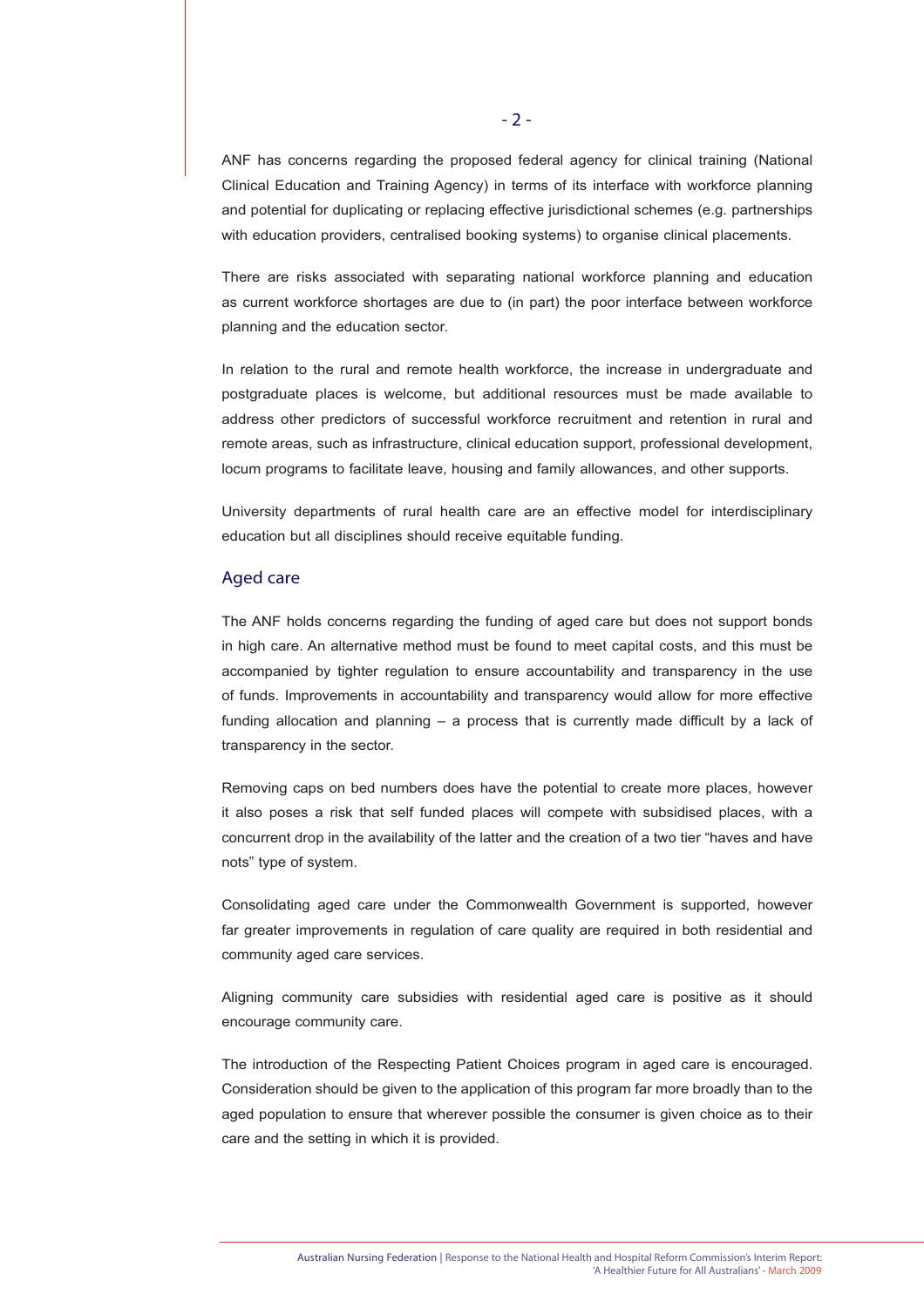Providing safe, high quality care for people in aged care and those in receipt of aged care services in the community cannot be achieved until there are dedicated funds for infrastructure AND care provision. ANF has serious, well founded, concerns related to the quality of care provision in aged care, where care is principally provided by unlicensed carers, and quality of care is declining. A national licensing system for assistants in nursing and care staff is vital to ensure the safety and quality of care delivered. The current wage differential of \$300 between aged care workers and nurses in other sectors must be addressed to ensure the sector can compete for qualified staff.

The ANF has concerns regarding the age limits for provision of subsidies with respect to the proposal that the limit be revised to apply to care recipients aged 85 or older. The particular circumstances of Aboriginal and Torres Strait Islander Australians should be considered in aged care planning as many Indigenous Australians require aged care services in their 50s and 60s.

### Primary health care

Consolidating all primary health care services under the Commonwealth would still create a gap between primary health care and acute care.

ANF has concerns about the establishment of Comprehensive Primary Health Care Centres if they were to follow the model of GP Superclinics. The lack of recurrent funding in this model means there will be few funds available to health professionals other than a GP for whom funds will be distributed via the Medical Benefits Schedule. Unless there is funding in place to support multidisciplinary teams, this will create a situation in which professionals will compete with one another in a fee-for-service environment with no incentive to collaborate, or where doctors will be the only members of the "team".

Nursing roles in primary health care are fragmented and largely underutilised. There are immense opportunities to enhance primary health care by supporting the integration of the current roles being undertaken in isolation by nurses and midwives (eg: maternal and child health nurses, school nurses and occupational health and safety nurses) both with one another and with other health care professionals through comprehensive primary health care hubs and e-health initiatives. What is needed is a funding system to facilitate the full scope of that expertise. Providing a blended payment system in primary health care to facilitate team based care is supported as a means to achieve this.

The proposal to establish Divisions of Primary Health Care is rejected – there is little evidence that the Divisions structure delivers any benefits to consumers, and the retention of this structure would just maintain GP dominance. While GPs play an important role in primary care (assessment, diagnosis and treatment), this is just one component of a primary health care model, with its broader remit for health promotion, intervention and illness prevention. The Divisions would be unnecessary under a regional health authority model.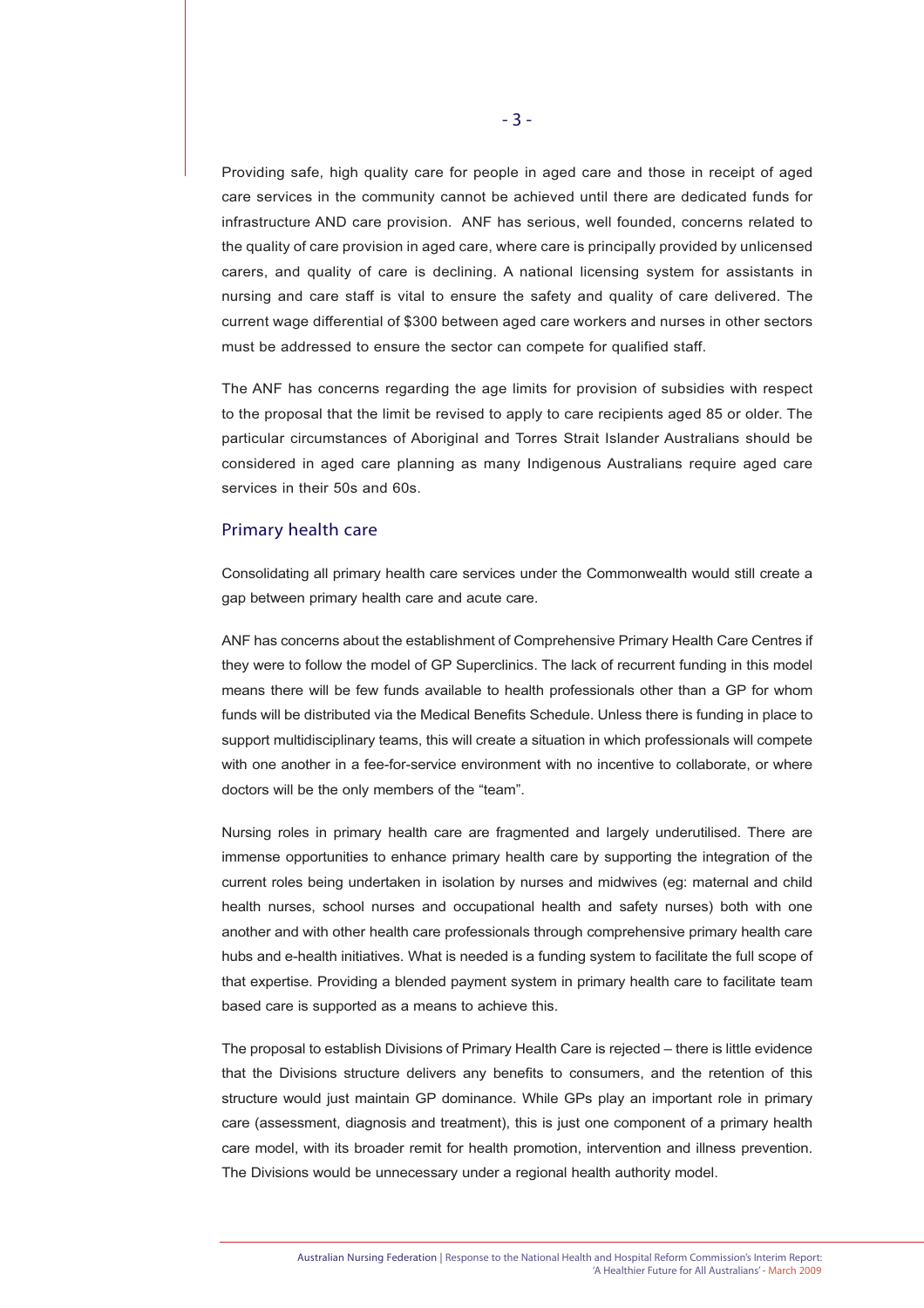Enrollment is supported however limiting it to specific groups as proposed (e.g. families and young children, people with mental illness, and disability) will still leave a lot of people with poorly coordinated care and less likely to access the benefits associated with comprehensive primary health care.

#### Governance

ANF supports a modified version of Option B in relation to governance i.e. a single pool of funds (including MBS and PBS), distributed to regional health authorities which should be established and managed by the States/Territories consistent with national performance targets, goals and funding allocations. Local governance is considered to be much more equitable and responsive to health needs as well as community priorities. However ANF would wish to see the roles of the states retained as deliverers of hospital services and employers of hospital staff. This measure would assist with accountability to the population given that regional authorities (unless whole of jurisdiction based) could not be politically accountable to their populations for decisions that they make.

# Funding

With \$98 billion being spent annually there is a real imperative for both allocative and technical efficiency in health care funding. For this reason, the ANF queries the conclusion of the Commission in that the current mix of funding raised through taxation, private health insurance and out of pocket is optimum and should be retained.

The ANF supports the abolition of the private health insurance (PHI) rebate and urges the Commission to reconsider their conclusion. There is a great deal of evidence to suggest that: single national insurers are more cost efficient; that publicly delivered health care has lower administrative overheads than private; publicly funded systems are more equitable; the PHI rebate is "poor policy" and represents poor economics.

The Commission's view on this is inconsistent with their expressed concerns in regard to equity and in relation to the current costs for health care borne by individuals.

#### Other comments

#### Indigenous health

There is no clear plan in the report with regard to how to close the gap in Indigenous health. ANF supports expansion of the model of Aboriginal Community Controlled Health Centres – they are an effective model for comprehensive primary health care with community governance; produce positive social *and* health outcomes; are very cost effective (but poorly funded); are culturally appropriate; and provide a valuable model not just for improving Indigenous health but for addressing inequities across many groups. The proposal regarding a requirement for curriculum for health professionals to have core Indigenous modules is supported.